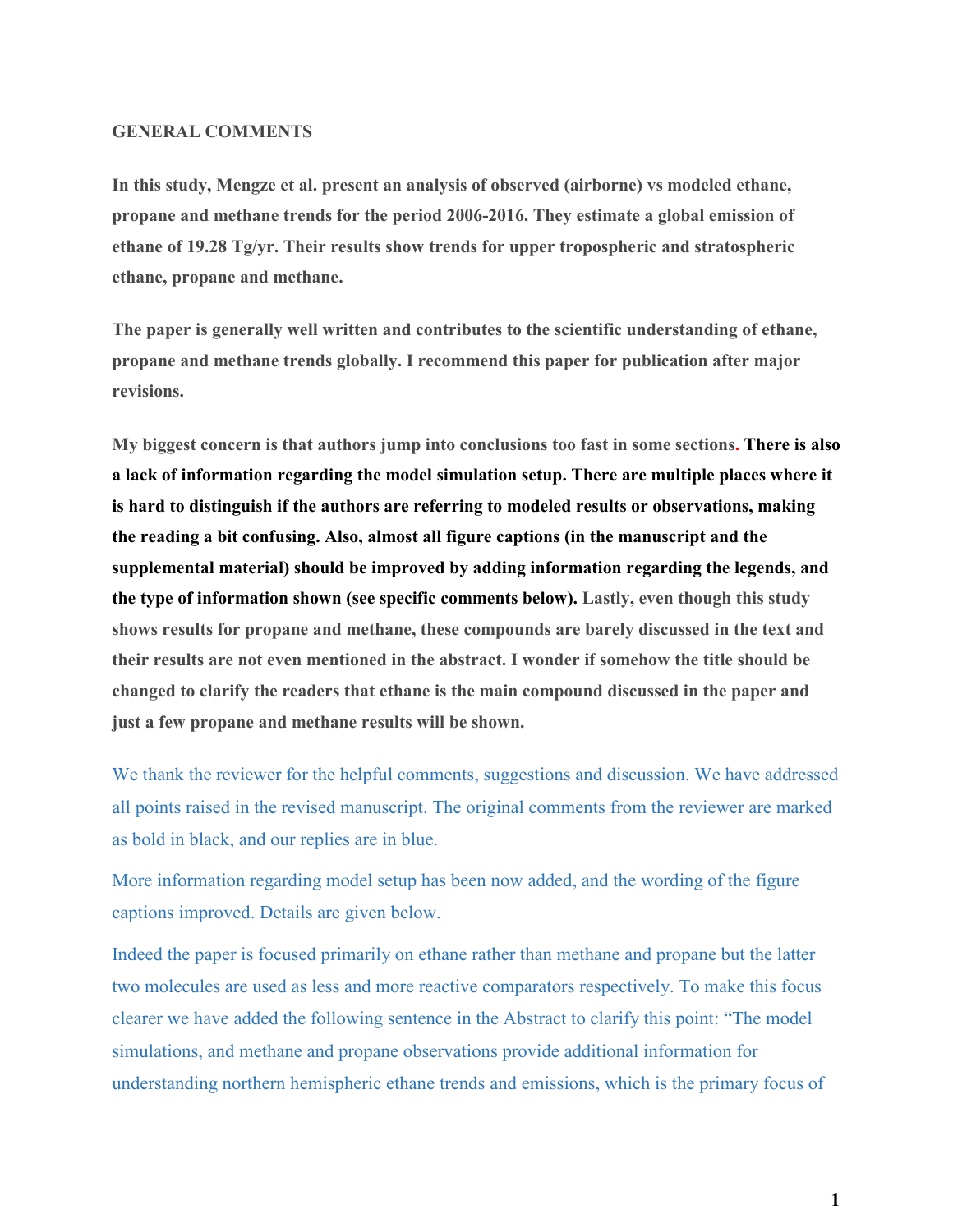this study." We have also changed the title to "Northern hemispheric atmospheric ethane trends (2006-2016) with reference to methane and propane"

The revised manuscript will be uploaded soon.

#### **SPECIFIC COMMENTS**

#### **Section 3.2**

**1. There is no comment on the most significant feature of Figure 1, which is the much stronger and different seasonality of ethane for EUR compared to the rest of the regions. Why are concentrations so high for this region and why the peak shows up 1-2 months prior compared to NAM and whole NH?**

The reviewer has raised many interesting scientific questions and discussions. According to the journal's author guidelines "Any interpretation of data is outside the scope of regular articles." We therefore limited our interpretation. Nevertheless, in answer to the point raised we now add more information and discussion.

Figure 1 shows the ethane mole fraction in the upper troposphere which can be influenced by both surface air and stratospheric air in the vertical, and by adjacent regions through advective transport. The observed upper tropospheric ethane concentration therefore doesn't necessarily reflect perfectly the surface emissions. One possible explanation for higher ethane over EUR is that at similar flight altitudes  $(\sim 10 \text{km})$ , upper tropospheric air over EUR is influenced less by the in-mixing of stratospheric air than over NAM or ASI (e.g. Asian monsoon, etc.). Support for this explanation can be seen in the stratospheric ethane concentration, ASI has higher ethane concentrations than EUR, probably due to more stratosphere-troposphere exchange. As our dataset, which is limited in time and space, doesn't provide enough information to confirm this, we have not speculated further on this point.

To make mention of this point we now add the following text:

"Ethane mole fractions show a stronger and different seasonality in EUR compared to the other regions. One possible explanation for this is relatively less influence by the in-mixing of stratospheric air over EUR."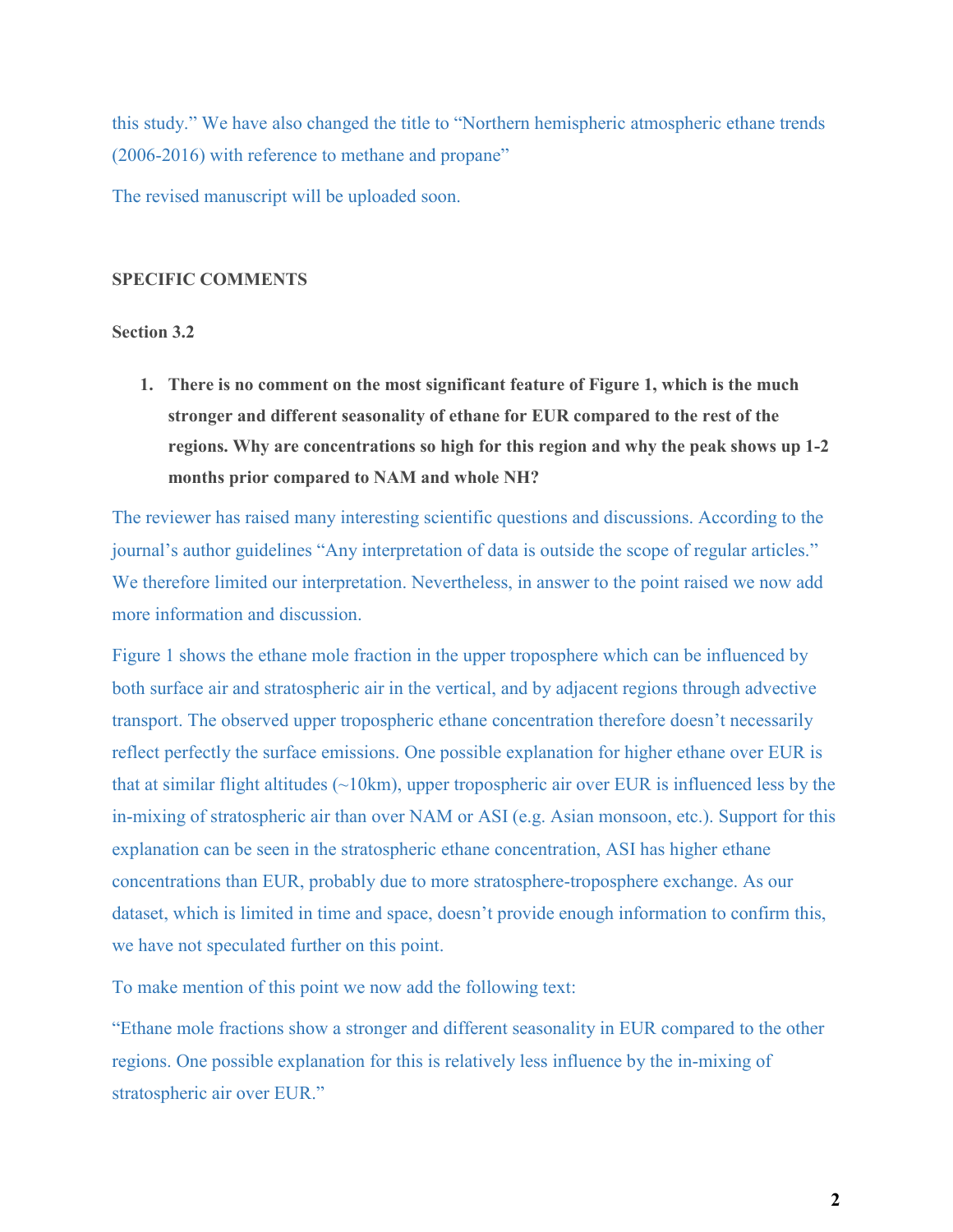# **2. How does stratospheric ethane lack of general seasonality from this study compares to others?**

To the best of our knowledge, there is no study on stratospheric ethane seasonality based on insitu aircraft measurements with which we can compare. Normally aircraft campaigns sampling in the stratosphere are only for short time periods and therefore do not cover a whole year or multiple years. Other observations of stratospheric ethane are based on FTIR techniques which report the total ethane column. Such studies have reported a lack of seasonality in that stratospheric ethane (column). For instance, Helmig et al., 2016 (cited in our manuscript) showed UTLS ethane column (8-21km) above Jungfraujoch exhibited little evidence of seasonality (see their Fig 1c).

We now add the following text to the manuscript to capture this point.

"There is little seasonality evident in the ethane mole fractions in the stratosphere. Since stratospheric aircraft measurement campaigns are generally of short duration (several weeks), a direct comparison to previous data is not possible, however, vertical column data obtained by ground based FTIR for 8-21km reported by Helmig et al., 2016 also showed no clear seasonal variation."

#### Reference:

Helmig, D., Rossabi, S., Hueber, J., Tans, P., Montzka, S. A., Masarie, K., Thoning, K., Plass-Duelmer, C., Claude, A., Carpenter, L. J., Lewis, A. C., Punjabi, S., Reimann, S., Vollmer, M. K., Steinbrecher, R., Hannigan, J. W., Emmons, L. K., Mahieu, E., Franco, B., Smale, D., and Pozzer, A.: Reversal of global atmospheric ethane and propane trends largely due to US oil and natural gas production, Nature Geoscience, 9, 490-495, 2016.

#### **3. Why does NAM show such seasonality? Any insights of the reasons behind it?**

Given that the data shown in Figure 1 are the average of 10 years thus the trends can be assumed to be robust seasonal patterns. In the case of NAM upper troposphere, the high springtime values in the Northern Hemisphere closely match that of the whole Northern Hemisphere so we may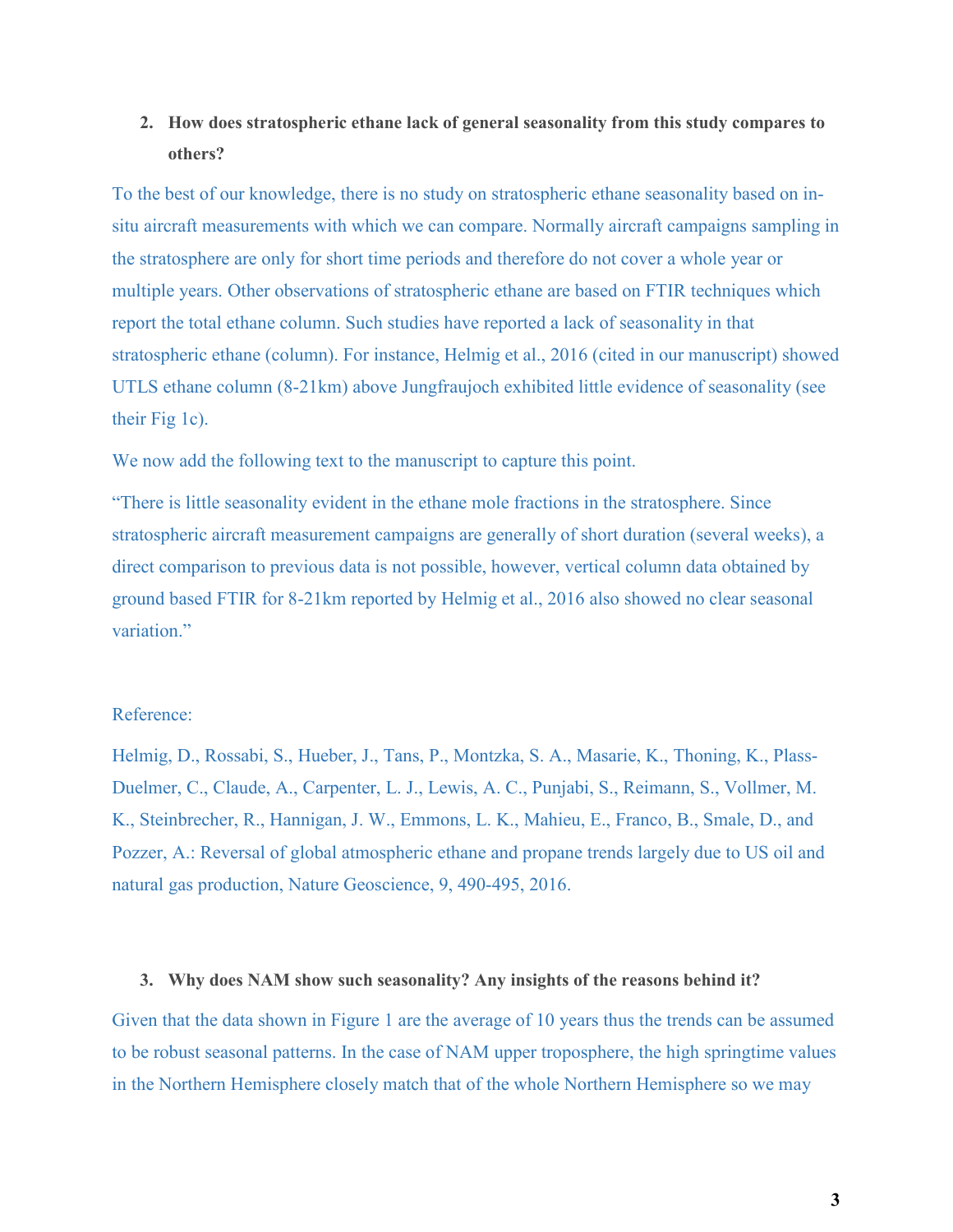interpret this as the hemispheric optimum between high emissions in winter and highest removal in summer. For the stratospheric NAM there is a peak in the summer months. This may be caused by the injection of ethane into the stratosphere from intense biomass burning episodes that occur periodically in summer generating pyrocumulus clouds that can inject emissions into the relatively low-lying stratosphere.

**Lines 219-221.**

**1. Figure S3 does not indicate the region that the uncertainties correspond to (e.g. NAM, EUR). If it is for the whole globe, it needs to be stated. Again, captions and descriptions in the text should be improved.**

We now add the corresponding regions in the descriptions of Figure S3 and improved the captions and descriptions of other figures.

**2. ".. and model optimizations (section 2.2)". I couldn't find the description of the model optimizations in section 2.2. Check or add this information clearly. Use the same terms/words, so that is clear and easy for the reader to find this information. This is extremely important to better understand Figure 2.**

We now add more description of model optimizations in section 2.2, the text reads as follows:

"We further optimized modeled ethane mole fractions for each emission sector (indicated as "opt" in the later figures and "optimized" in the later texts). The model optimization is done by increasing the emissions of each input emission sector by 45%. We found that the root mean squared error (RMSE) between the modeled and observational ethane mole fractions for the whole dataset was the minimum by 45% increase in the input emissions."

#### **Line 222-224. Map with location and time frames of sample collection is needed.**

We now include the spatial segregation plot as a map in the manuscript showing the delineation of NAM, EUR, ASI and tropospheric, stratospheric air samples (see below). While it is not possible to display the time variable in this plot we make the data file including altitude, latitude,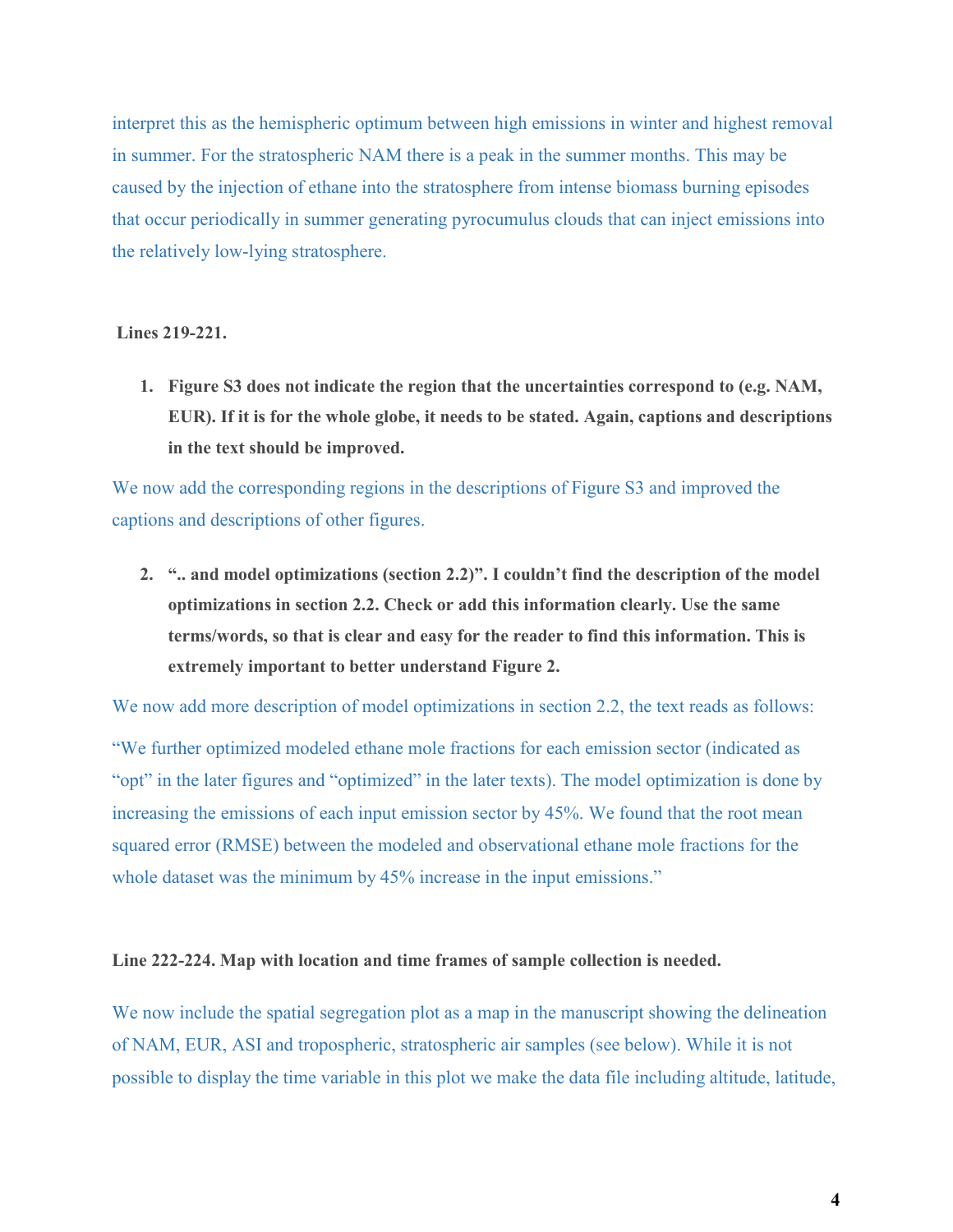longitude and time available at https://doi.org/10.5281/zenodo.6301729 and refer to it in the text. We also add the caveat that the region designated must not correspond to the source region, only the geographical location of the data points.



Figure 1. Geographical locations of aircraft samples (distinguished as upper tropospheric samples and stratospheric samples) and spatial segregation.

**Lines 224-225. How were these observations selected? Which are those observations selected?**

This sentence is indeed confusing. We meant that observations were selected or filtered by measurement location and regions of interest (NAM, EUR, ASI, ROW). We used all the available observations, none was removed any prior to analysis. To avoid confusion, we now delete this sentence.

**Figure 2 – Panel a) I am surprised by seen that the FEF opt contribution is almost similar to RES opt and how little BIB opt contributes from 2006-2014. Also, more information of model setup is needed. Specifically a table with emission inventories used, global and regional (NAM, EUR, etc) totals per sector will be helpful.**

We used CAMS-GLOB-ANT v4.2 emission inventory data for each model sector, and then applied the same optimization factor (1.45) to each sector in order to match the observation. Fugitive emission (FEF) has been shown in previous studies to be one of the major sources of global ethane (e.g. Helmig et al., 2016). Parts of oil and gas emission were included in FEF in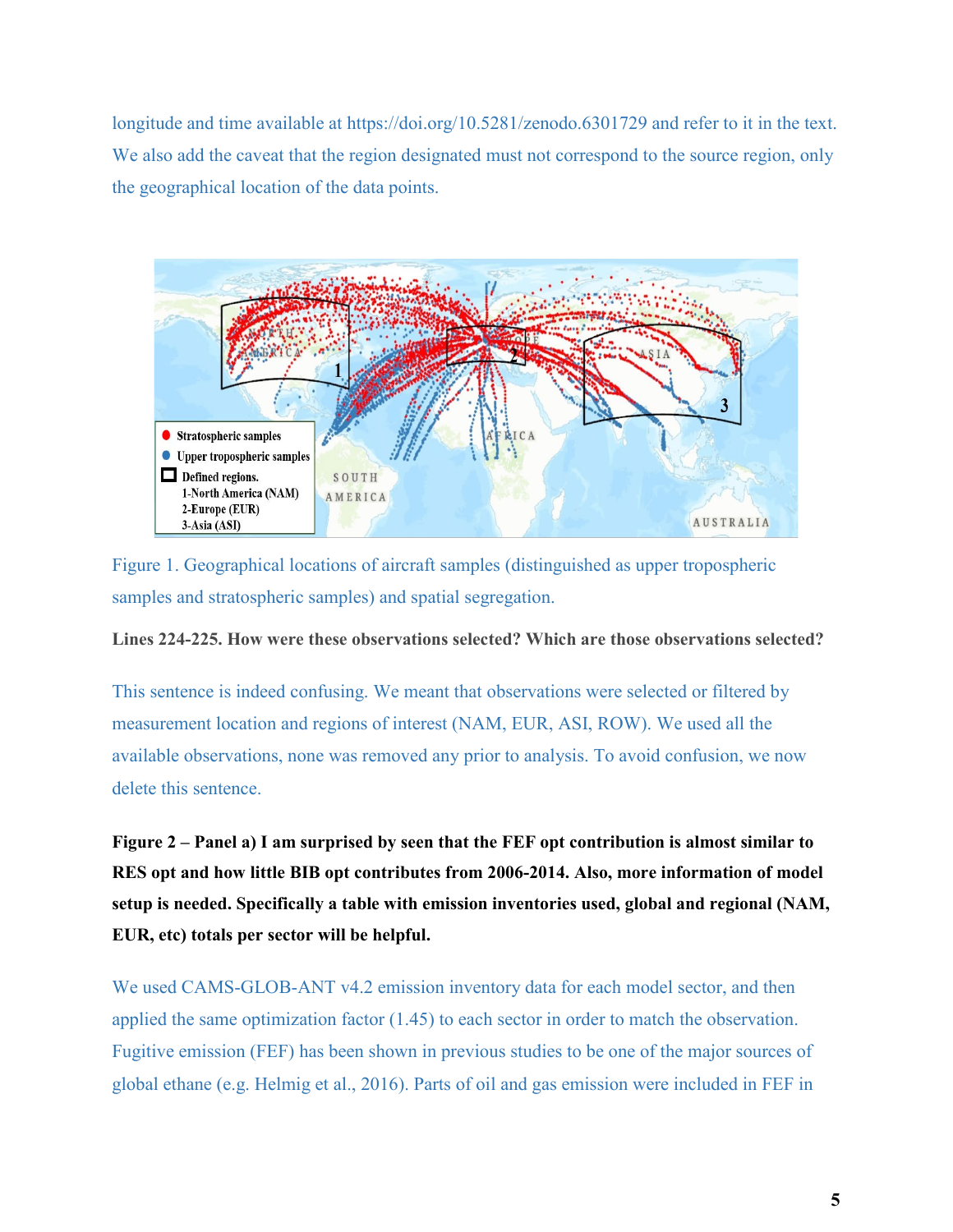the emission inventory that we used in this study, and other parts were included in ENE. In this study, we use model simulations to validate the observational trends, and assume that the order of contribution to each sector from this inventory is correct or close to reality and only upscaling is required. Note that the trends from this study are determined from aircraft observations at  $\sim$ 10km height, where air samples do not only reflect surface emissions, therefore, the sectoral contribution from this study may not match exactly with the studies using ground measurements. We now add the following text in section 3.3.1:

"Interestingly the FEF opt contribution is comparable to RES opt, which highlights the importance of fugitive emissions to the global ethane budget as has been previously noted by (Helmig et al., 2016)."

Table 1 shows the estimated ethane emissions (Tg/yr) from this study for each sector and geographical region. We now add a column showing ethane emissions from the inventories used.

**Line 267. Add the word "modeled" in "… the modeled NH upper tropospheric ethane…".** Done.

**Line 269. State that SWD and TRO are modeled results.**

We have stated in the beginning of that paragraph with "...top 5 contributing model sectors ... are … TRO (road transportation), SWD (solid waste and waste water)…".

Nonetheless we now add the sentence "We note that TRO, SWD, and other sectors listed in Table 1 are modeled results" for greater clarity.

**Lines 269. How can contributions of SWD and TRO be so high in NAM? Can these contributions be explained? Do these modeled results make sense? Also, how can SWD and TRO have such high sectoral contributions, but low contributions when considering trends from the optimized models (Figure 2).**

SWD and TRO were the sectors with large contribution in CAMS-GLOB-ANT v4.2 emission inventory (a prior assumption), we input these emissions in our model, and thus high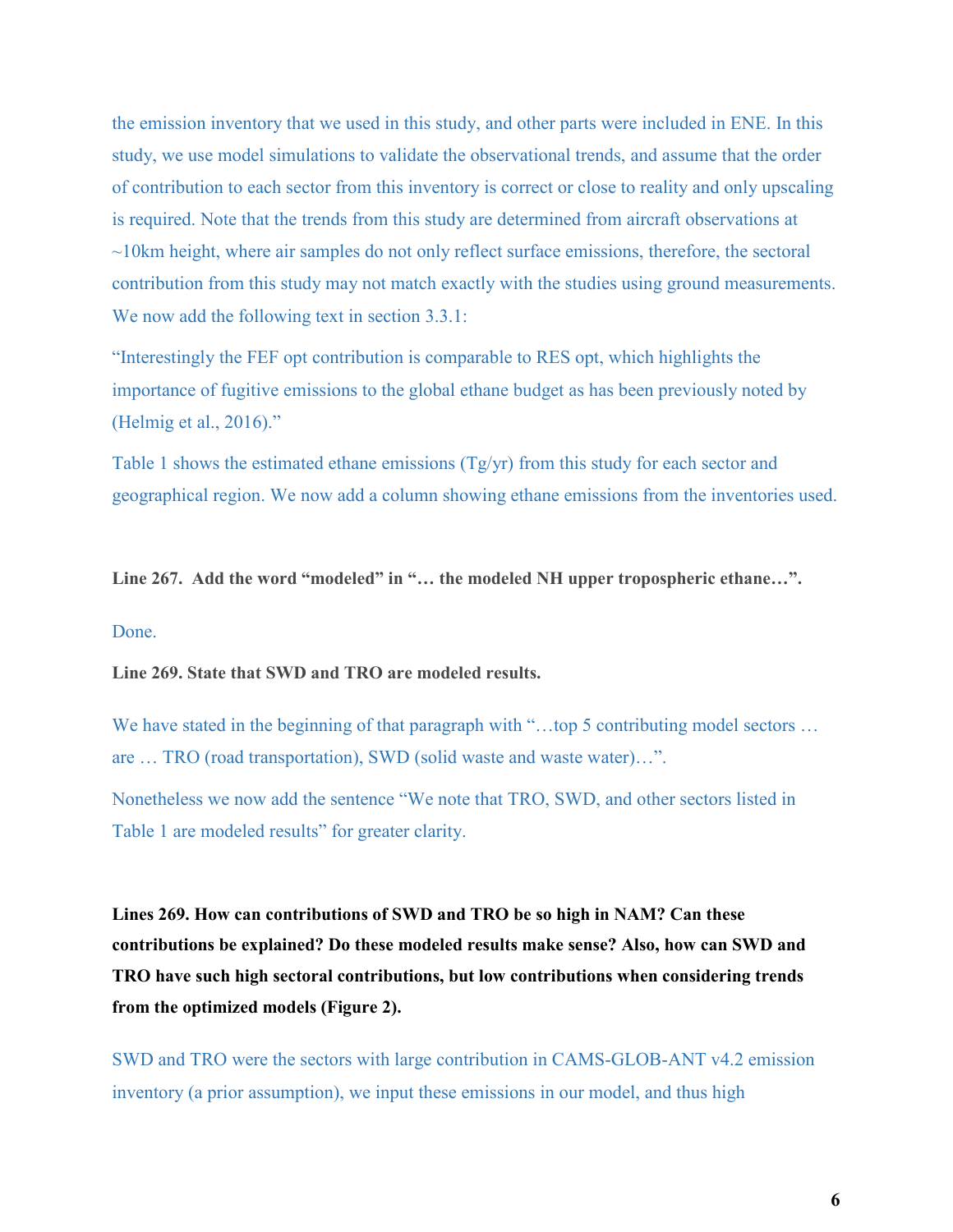contributions of SWD and TRO are expected. We note this in the following paragraph with "The contribution of TRO from this study is more than that of  $\sim$ 10% estimated by Peischl et al. (2013); Warneke et al. (2012); Wunch et al. (2016)." No independent estimation of SWD contribution was found in the literature.

Figure 2 shows the optimized sectoral contributions of SWD and TRO, but not their contributions before optimization. We only apply a correction factor  $(1.45)$  for optimizing each sector.

**Line 271. Add the word "modeled" in "Figure 3 shows the modeledsectoral…"**

### Done.

**Figure 3. Even though this figure looks really nice, it does not provide clear information on the contribution of each sector and region. The size of Whole NH, NAM, EUR, and ASI on the right side is the same for each region. On the left side, the sectors have different sizes, but there is no axis or value assigned to each contribution and also, for each sector the slice corresponding to each region is always the same. My suggestion is to change this figure for another one that shows the contributions by region as stated in lines 271-280. The way it is right now, those contributions are not clear.**

To improve the clarity of this figure we now move it to the Supplement and furnish more explanatory text. The right side of the figure shows the fractional contributions of all sectors for each region, assuming 100% for each region. This is why the sizes are the same. With this figure we are trying to show the relative contributions among sectors for each region. Unfortunately, we cannot derive emissions of each sector for troposphere and stratosphere separately from our model.

### **Lines 283-284:**

**1. "Five geographical sectors" ?? Do you mean geographical regions? Explain what do you mean by geographical sectors because mixing regions with emission sources is confusing.**

We now add a map that shows the geographical regions and the spatial distributions of aircraft samples. We use the term "geographical sectors" to differentiate "geographical regions". We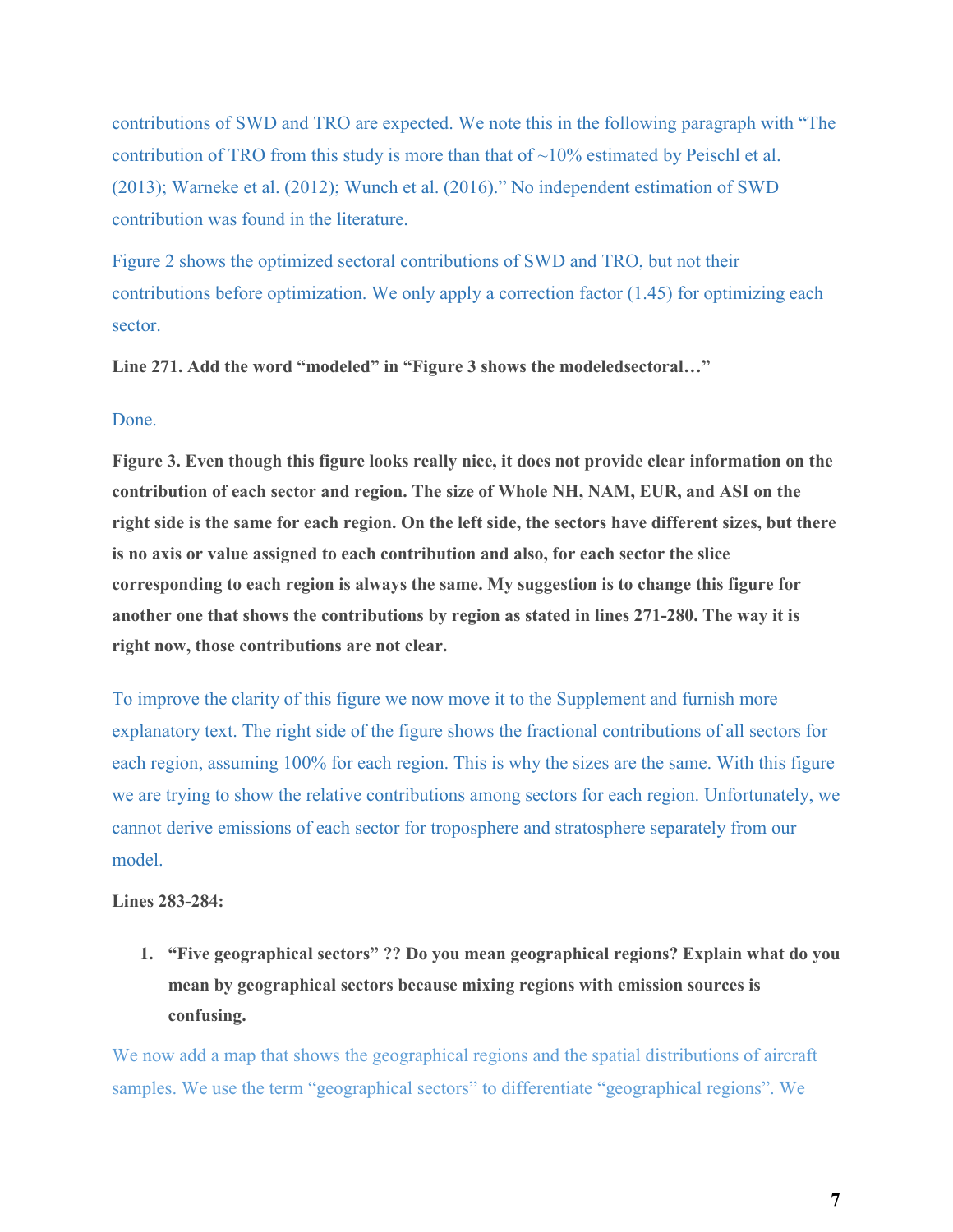refer "geographical regions" as the locations where the aircraft samples were collected, "geographical sectors" as the regions where the emissions came from. An example: for a sample collected at NAM (geographical region), 50% of its emissions may come from ASI (geographical sector), 30% from NAM (geographical sector), 20% from EUR (geographical sector). We now add more explanation in section 3.3.2 and it reads: "Four geographical sectors, i.e. ASI, NAM, EUR, and ROWwere included to investigate the origin of the ethane emissions (Figure 4, Figure S5). Geographical sectors refer to the regions where the emissions came from, whereas "geographical regions" (Table S1) refer to the locations where the aircraft samples were collected."

# **Why can't BIB and BIO emissions be separated by regions? Are the emissions not gridded in the model? Clarification is needed.**

In principle we could separate them. However, by separating BIB and BIO more uncertainty will be added. In addition biogenic emissions are very small (almost negligible). For biomass burning a different regional division is needed, based on bio-types rather than continent/region, and therefore would have made the analysis even more difficult and uncertain. Furthermore biomass burning is only  $\sim$ 20% or less of the total emissions for ethane and therefore we can consider them less important compared to the anthropogenic emissions. It was not accurate in the manuscript that "AIR+BIB+BIO (as they cannot be separated into regions)", we now change it to "AIR+BIB+BIO (combined as one sector to reduce uncertainty)"

We add the following text in section 2.2:

"It is noted that AIR, BIB and BIO were combined as one sector to reduce the uncertainty."

**Figure 4: Is Model Opt the sum of all the optimized geographical regions? The authors need to clarify this.**

We add the following in Figure 2 legend where "Model opt" first appeared in the manuscript: "Model opt is the sum of the optimized model contributions listed in the corresponding figure."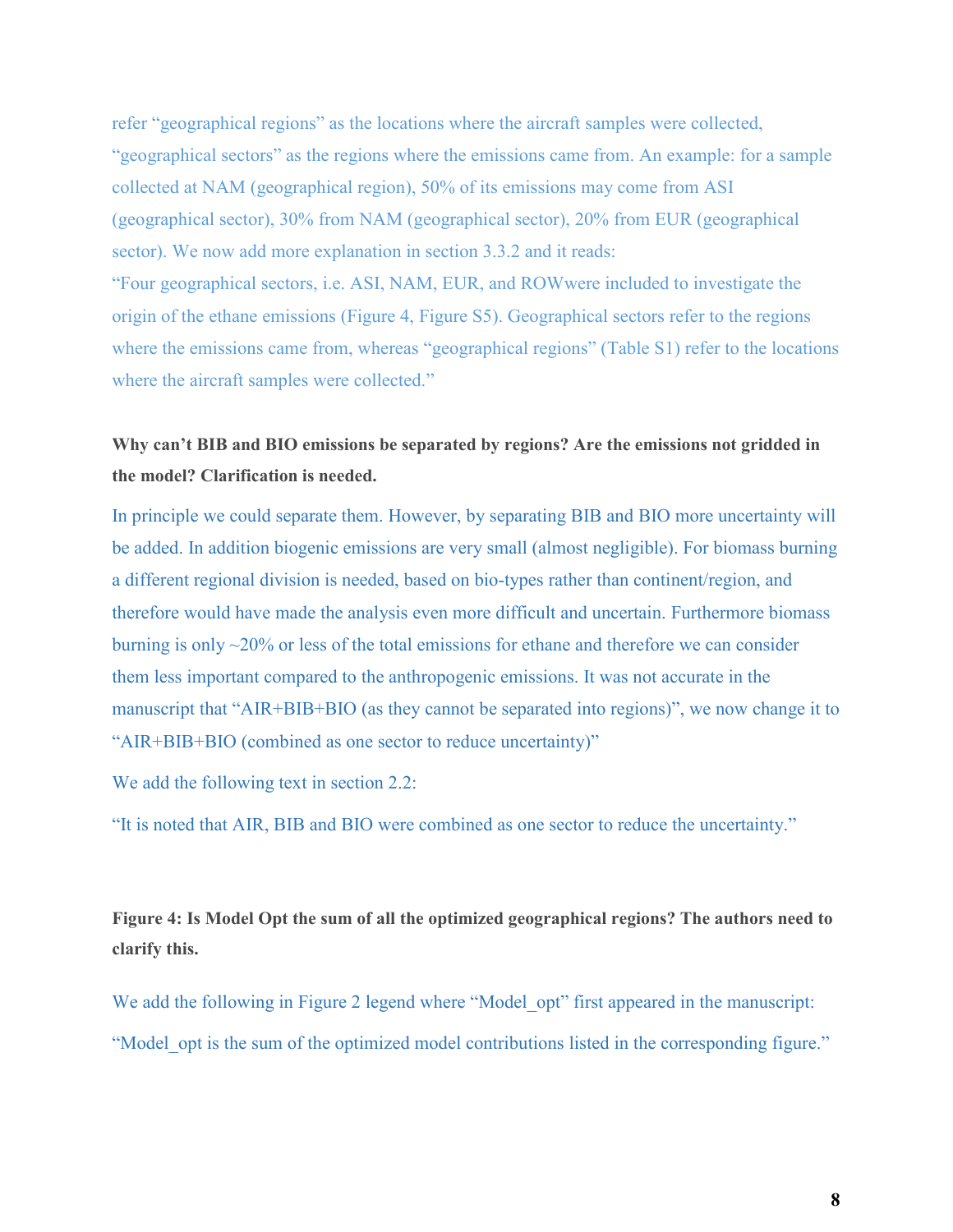**Lines 285-286.**

**1. "… 30%~55%, 35%~50%, 50%~65%, and 30%~40%...", the symbol "~" must be changed for "-".**

Done.

**2. Are these percentages average values from 2006-2016? Specify.**

Done.

**3. "Ethane emissions from ASI dominates the trends…" What are the model estimated ethane emissions (in Tg/yr) for ASI compared to the rest of the regions? A table with regional emissions used in the model is needed.**

In Table 1 (b) we have listed the estimated ethane emissions from different regions from this study (ASI: 7.48 Tg/yr, EUR: 2.32 Tg/yr, NAM: 1.46 Tg/yr).

**Lines 288-289. Clearly state to which atmospheric layer correspond these trends. For example: "…contribution to ethane trends in the upper troposphere and/or stratosphere".**

#### Done.

**Lines 295-301. How does these results compare with other studies?**

We have listed the comparison with other studies for ethane in Table 2. We have also extended the comparison with previous studies.

**Section 3.3.3 has "methane" in its title, but it is barely discussed in the text.**

As noted in the previous responses, the main focus of this paper is the northern hemispheric budget of ethane, which is in part elucidated by reference to methane and propane data collected in parallel. The title has been changed to reflect this more clearly. Nonetheless we now provide more details in the Method section about collection and measurement of methane. In this section 3.3.3 as well as section 3.4.2, we presented methane trends from four regions (whole northern hemisphere, NAM, ASI, and EUR) in the upper troposphere and stratosphere using high-quality dataset. Another peer-reviewed article by Zimmermann, et al., 2020 has used the same aircraft methane dataset and discussed methane more in detail in combination with atmospheric model.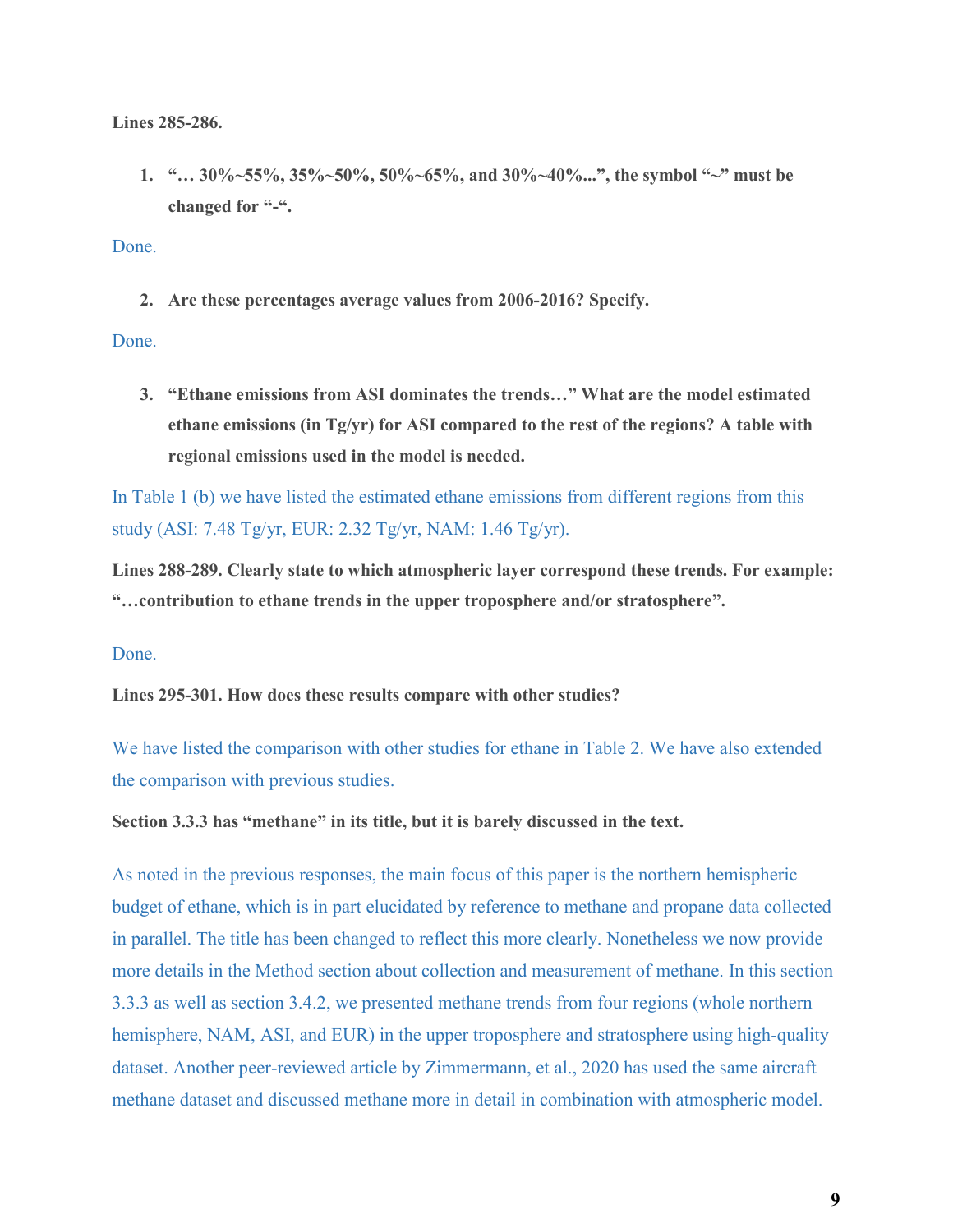Thus we want to avoid publishing overlap with this article. We now add some literature comparison for methane in the text.

# Reference:

Zimmermann, P. H., Brenninkmeijer, C. A. M., Pozzer, A., Jöckel, P., Winterstein, F., Zahn, A., Houweling, S., and Lelieveld, J.: Model simulations of atmospheric methane (1997–2016) and their evaluation using NOAA and AGAGE surface and IAGOS-CARIBIC aircraft observations, Atmos. Chem. Phys., 20, 5787–5809, https://doi.org/10.5194/acp-20-5787-2020, 2020.

### **Section 3.3.4**

**1. This section should be named differently because it discusses the comparison of the model to ONLY two observations. It's current name gives the false idea that there was a model simulation using ground station data. I suggest calling it: "Model results compared to two ground stations".**

Done. We have now removed this section and moved the figures into Supplementary.

**2. The conclusion from the last sentence should be erased. It cannot be concluded just by comparing 2 stations that the model provides realistic values for ethane surface level. A thorough analysis of multiple surface stations must be done before jumping to that conclusion.**

Done. We have deleted this sentence.

**3. I suggest completely getting rid of this section and mention that the use of this model results for surface-level ethane should be studied in the future.**

We have combined this section with section 3.3.5 and noted in the manuscript that further model results for surface ethane is needed in the future.

# **Section 3.3.5**

**1. Erase the term "budget" in the title and text because this implies sources and sinks of a certain compound and here, only global emission totals are presented.**

Done.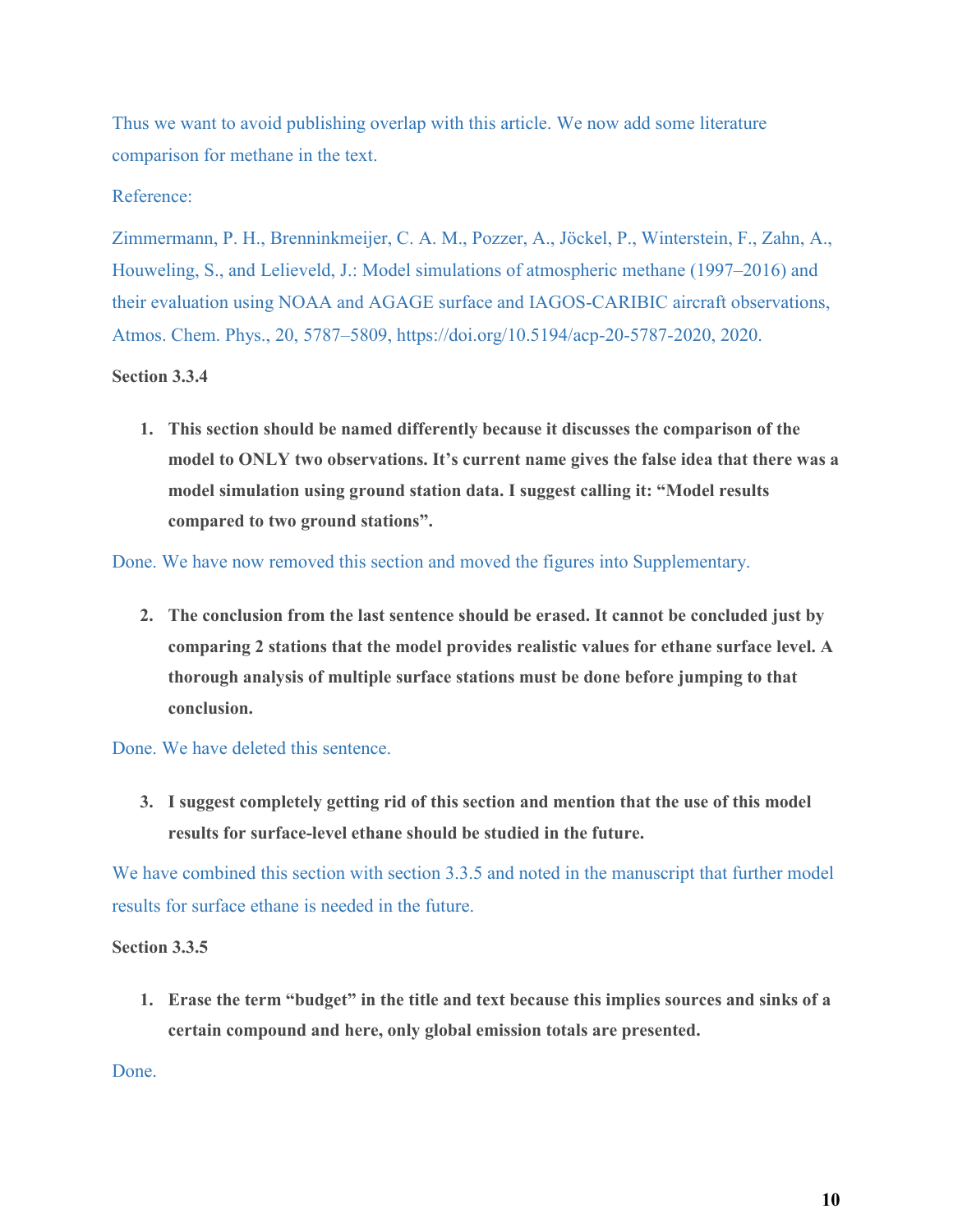**2. Thus, modify the title of this section.**

### Done.

**Lines 334-335. How does the authors conclude that the stratosphere has a minor contribution for observed trends? Authors need to explain clearly why location biased trends can be discounted, even if it is for the same reasons that were discounted for the upper troposphere.**

We didn't discuss or conclude that the stratosphere has a minor contribution for observed trends in lines 334-335. We concluded that the location bias has a minor contribution to the observed trends. This point is now addressed more clearly in the following text:

"The stratospheric climatology (Figure 6 (a)) indicates the contribution from sampling location for the observed stratospheric ethane trend. It varies more than the tropospheric one, but it is again a minor contribution, so that location biased trends can be discounted."

**Lines 335-336. Add "over the Whole NH" before "shows a general…" to specify which panel the authors are referring to.**

# Done.

**Lines 336-339. Suggest the following change: "The peak in 2010 is not seen at regional levels (NAM, ASI, EUR, Figure 6 (b)(c)(d)), which suggestglobal upward transport of the upper tropospheric ethane emissions (peaking in 2010-2011) into the stratosphere." No analysis was made to clearly indicate that there was an upward transport from the upper troposphere, therefore, it cannot be stated as such.**

# Done.

**Line 339. Suggest the following change: "The second peak in 2013 can be due to the regional…". Same reason as explained in the previous comment.**

### Done.

**Section 3.4.2 Add (if any) references and comparisons to other studies.**

# Done.

**Lines 396-397. Specify which "current inventory" the authors are referring to.**